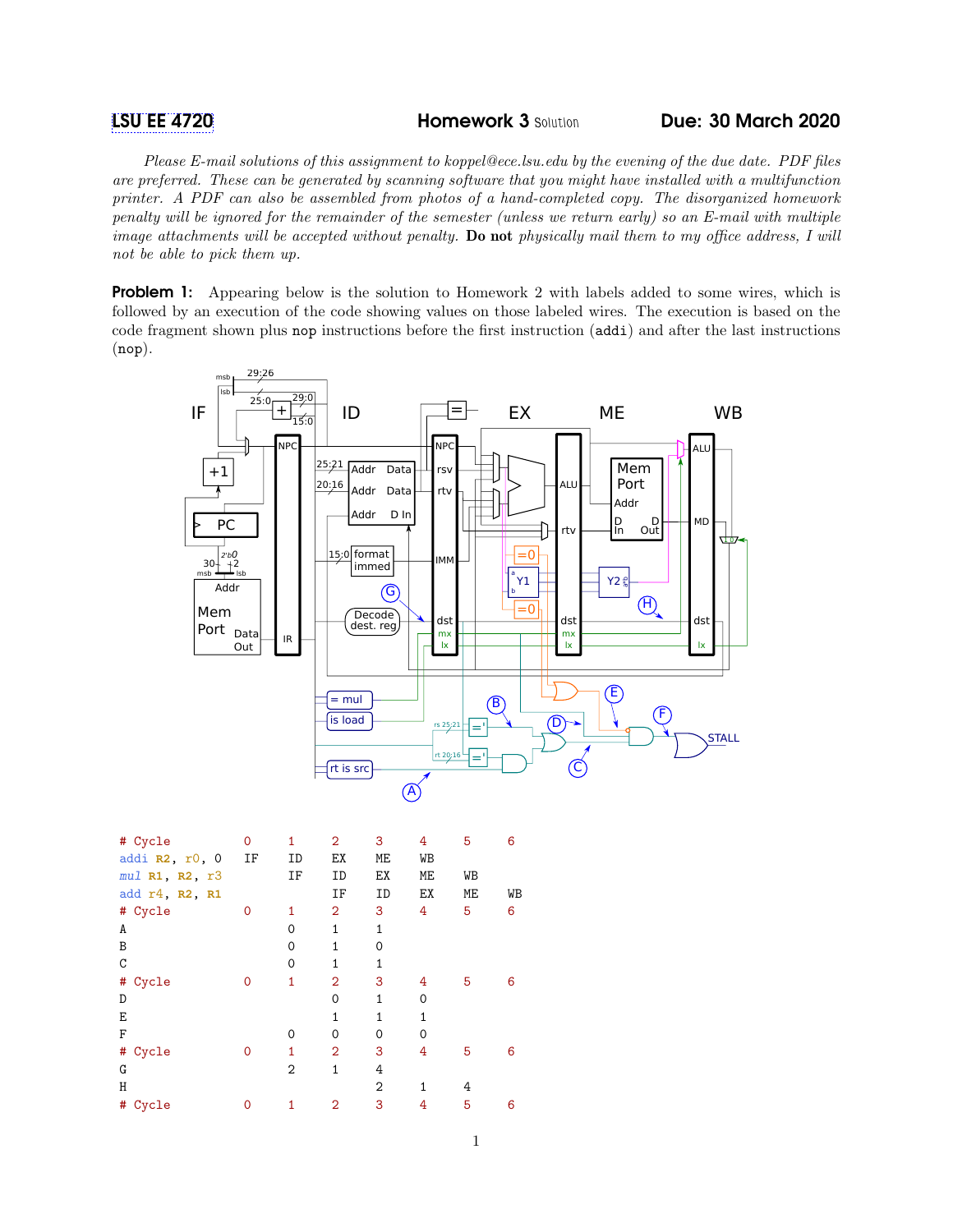(a) Refer to the table on the previous page for this problem. Notice that the value in the B row (above) in cycle 1 is 0. According to the problem statement the instruction before addi is a nop.

Why would that value be 0 regardless of what instruction came before addi?

Short Answer: Because the rs register is r0, and the output of the  $\vert$  ='  $\vert$  comparison unit is 0 when either input is 0 (even if both inputs are 0).

Explanation: The B signal is 1 when the rs register of the instruction in ID is the same as the destination register of the instruction in EX. The rs register is the register specified by bits 25:21 if the instruction, and is usually the first source register of the instruction when written in assembly language. In the code fragment above the rs register for the addi is r0 and the rs register for the mul and add are r2. (Register r2 is the same as R2, upper case is used only for emphasis.) Depending on the instruction the destination register might be in the rd field (most type R instructions), the rt field (many type I) instructions, or an implicit r31 (the jal instruction). If an instruction does not write any general purpose (integer) register, the destination register 0 is used.

The output of the comparison unit  $\vert z \vert$  is 1 when the two inputs (which are 5-bit quantities) are equal, with one exception: if both inputs are zero the output is 0. The reason for the exception is that  $r0$  is not a real register, meaning that an instruction with  $r0$  as a source (such as addi) does not need to wait for an instruction to write  $r0$  (such as the nop before the addi).

Suppose the addi r2, r0, 0 were changed to addi r2, r7, 0. Why would the value in the B row still be 0?

Because the destination of a nop is r0 and  $0 \neq 7$ .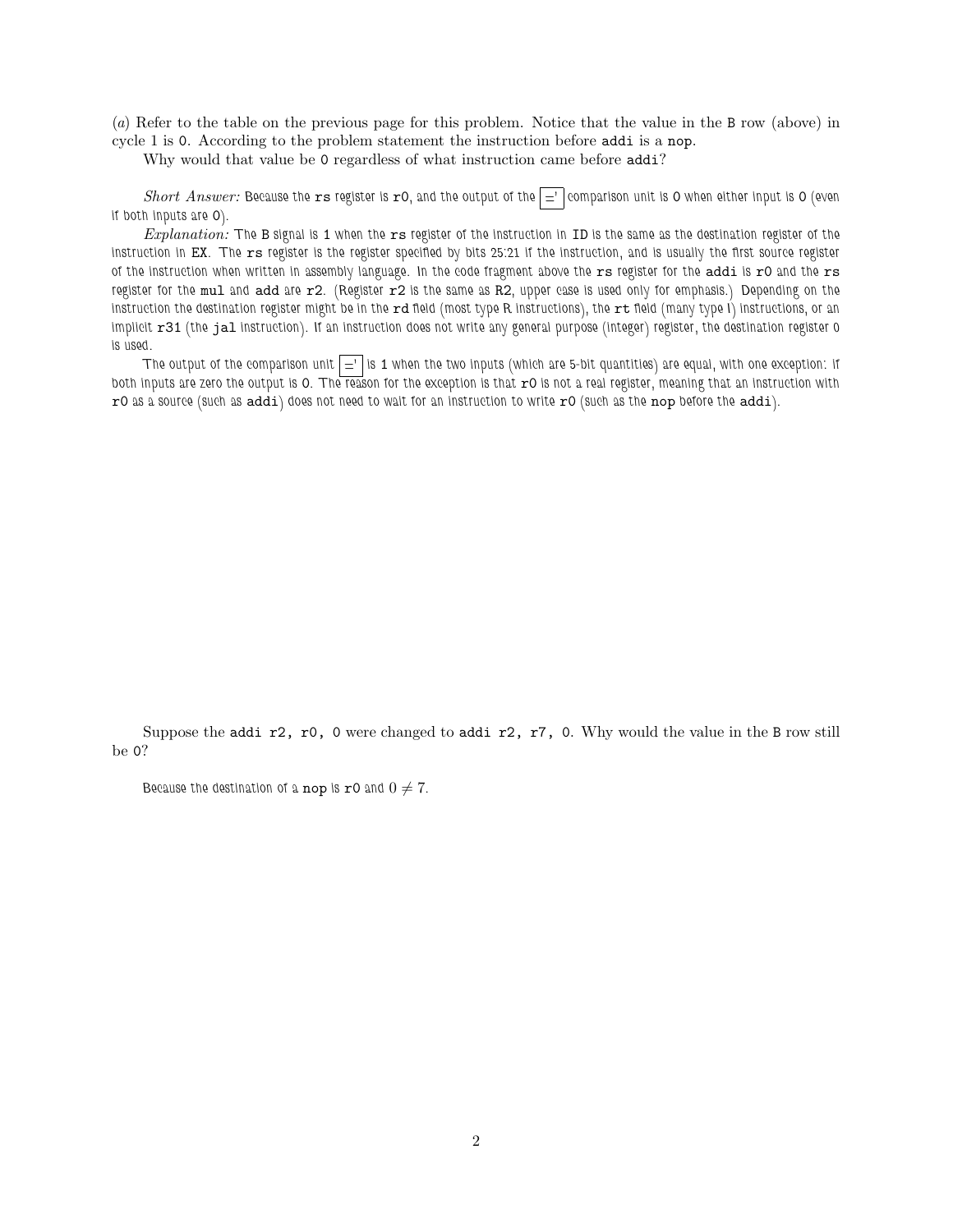

(b) Appearing below is a different code fragment. Complete the table so that it shows the values on the labeled wires.

The solution appears below. As a start to understanding the solution examine row G and H, these show the destination register of the instruction in ID and ME, respectively. Row D is also straightforward, it is 1 when the instruction in EX is a mul.

To solve line E one needs to determine if the value of at least one of the operands of the instruction in EX is zero. This is certainly false in cycle 3 when sub is in EX because r2 must be non-zero (look at the ori instruction). But, r1 must be zero and so B is true in cycle 4. Because the multiplicand of the first multiply is r1 the product, r3 must also be zero. Back in cycle 2, when the ori is in EX, there is no way to tell if  $r6$  is zero, so the B value is shown as ?.

| # Cycle<br>ori r2, r6, 7<br>sub r1, r2, r2<br>mul r3, r8, r1<br>mul r5, r3, r4 | $\mathsf{O}$<br>IF | 1<br>ID<br>ΙF  | 2<br>ЕX<br>ID<br>ΙF | 3<br>МE<br>ЕX<br>ID<br>IF | 4<br>WB<br>МE<br>ЕX<br>ID | 5<br>WB<br>МE<br>ЕX | 6<br>WB<br>МE | $\overline{7}$<br>WB |
|--------------------------------------------------------------------------------|--------------------|----------------|---------------------|---------------------------|---------------------------|---------------------|---------------|----------------------|
|                                                                                |                    |                |                     |                           |                           |                     |               |                      |
| # Cycle                                                                        | $\mathbf 0$        | 1              | $\overline{2}$      | 3                         | 4                         | 5                   | 6             | ## SOLUTION          |
| A                                                                              |                    | 0              | 1                   | 1                         | 1                         |                     |               |                      |
| B                                                                              |                    | 0              | $\mathbf{1}$        | $\mathbf 0$               | $\mathbf{1}$              |                     |               |                      |
| $\mathtt{C}$                                                                   |                    | 0              | 1                   | $\mathbf 1$               | 1                         |                     |               |                      |
| # Cycle                                                                        | $\mathbf 0$        | 1              | $\overline{2}$      | 3                         | 4                         | 5                   | 6             |                      |
| D                                                                              |                    |                | $\mathbf 0$         | $\mathbf 0$               | 1                         | 1                   |               |                      |
| E                                                                              |                    |                | ?                   | 0                         | $\mathbf{1}$              | 1                   |               |                      |
| F                                                                              |                    | 0              | $\mathbf 0$         | $\mathbf 0$               | 0                         |                     |               |                      |
| # Cycle                                                                        | $\mathbf 0$        | 1              | $\overline{2}$      | 3                         | 4                         | 5                   | 6             |                      |
| G                                                                              |                    | $\overline{2}$ | $\mathbf{1}$        | 3                         | 5                         |                     |               |                      |
| Η                                                                              |                    |                |                     | $\overline{2}$            | 1                         | 3                   | 5             |                      |
| # Cycle                                                                        | 0                  | 1              | $\overline{2}$      | 3                         | 4                         | 5                   | 6             |                      |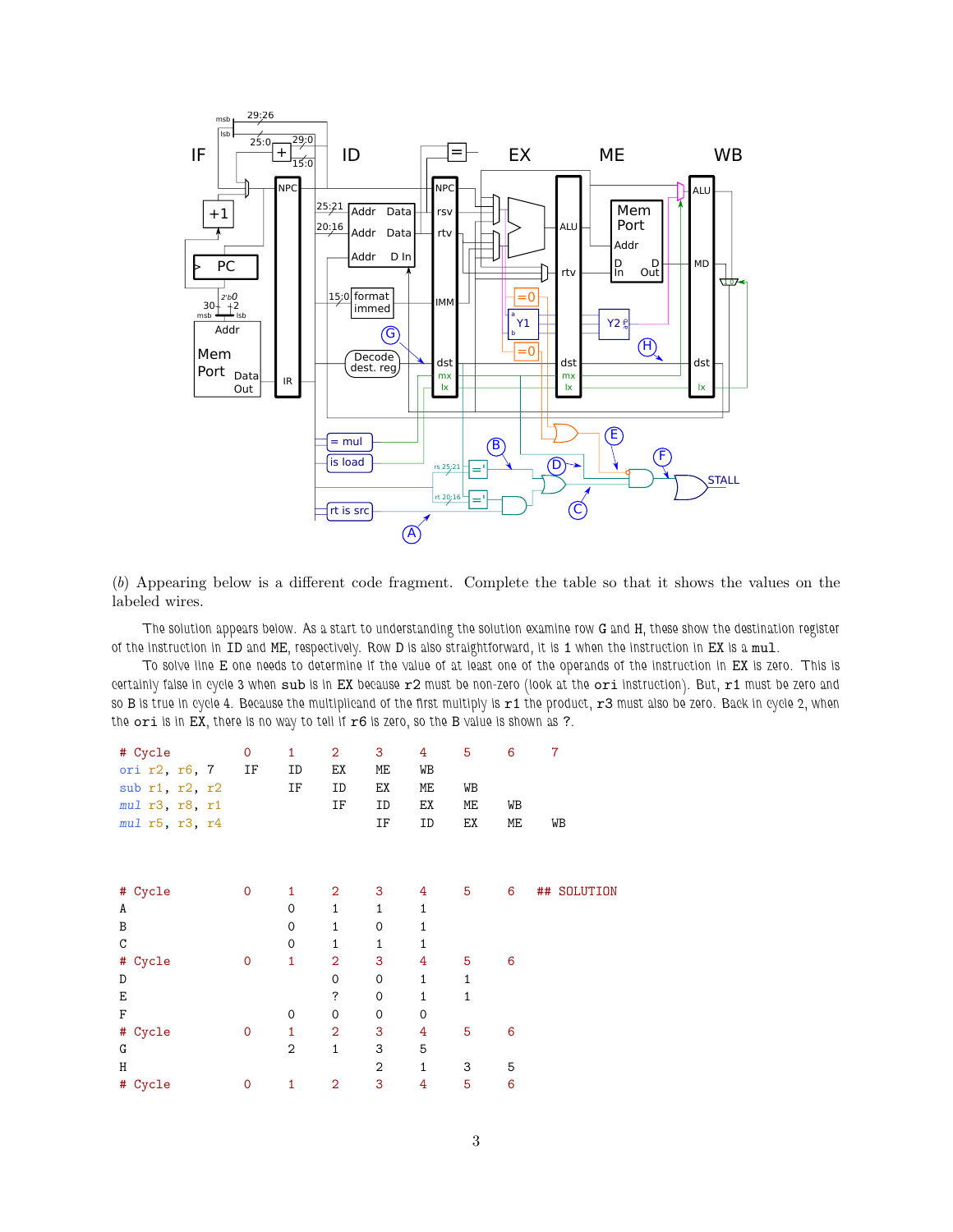(c) Appearing below are completed tables, but without a code fragment. Show a code fragment that could have produced those table values.

The originally assigned problem contained an error which made it difficult to solve. Shown below is the originally table, followed by the intended table. The solution uses the intended table.

|               | # As originally assigned. Contains an error in F at cycle 3. |             |                |                |                  |              |              |             |                |  |  |
|---------------|--------------------------------------------------------------|-------------|----------------|----------------|------------------|--------------|--------------|-------------|----------------|--|--|
|               | # Cycle                                                      | 0           | 1              | $\overline{2}$ | 3                | 4            | 5            | 6           | $\overline{7}$ |  |  |
| A             |                                                              |             | $\mathbf 0$    | $\mathbf 1$    |                  | 0            | 1            |             |                |  |  |
| $\, {\bf B}$  |                                                              |             | 0              | $\mathbf 1$    |                  | 1            | 0            |             |                |  |  |
| $\mathsf C$   |                                                              |             | 0              | 1              |                  | 1            | 1            |             |                |  |  |
| #             | Cycle                                                        | $\mathbf 0$ | $\mathbf{1}$   | $\overline{2}$ | 3                | 4            | 5            | 6           | $\overline{7}$ |  |  |
| D             |                                                              |             |                | 0              | $\mathbf{1}$     |              | 0            | $\mathbf 0$ |                |  |  |
| E             |                                                              |             |                | $\mathbf 0$    | 0                |              | 0            | 0           |                |  |  |
| $\rm F$       |                                                              |             |                | 0              | 0                |              | 0            | 0           |                |  |  |
|               | # Cycle                                                      | 0           | 1              | $\overline{2}$ | 3                | 4            | 5            | 6           | 7              |  |  |
| G             |                                                              |             | $\overline{2}$ | 3              |                  | 4            | 8            |             |                |  |  |
| H             |                                                              |             |                |                | $\boldsymbol{2}$ | 3            |              | 4           | 8              |  |  |
|               | # Cycle                                                      | 0           | $\mathbf{1}$   | $\overline{2}$ | 3                | 4            | 5            | 6           | $\overline{7}$ |  |  |
|               |                                                              |             |                |                |                  |              |              |             |                |  |  |
|               | # Intended problem.                                          |             |                |                |                  |              |              |             |                |  |  |
|               | # Cycle                                                      | 0           | 1              | $\overline{2}$ | 3                | 4            | 5            | 6           | 7              |  |  |
| A             |                                                              |             | 0              | $\mathbf 1$    |                  | 0            | $\mathbf{1}$ |             |                |  |  |
| B             |                                                              |             | $\mathbf 0$    | $\mathbf 1$    |                  | 1            | 0            |             |                |  |  |
| $\mathcal{C}$ |                                                              |             | $\mathbf 0$    | 1              |                  | $\mathbf{1}$ | 1            |             |                |  |  |
| #             | Cycle                                                        | 0           | $\mathbf{1}$   | $\overline{2}$ | 3                | 4            | 5            | 6           | $\overline{7}$ |  |  |
| D             |                                                              |             |                | 0              | $\mathbf{1}$     | 0            | 0            | $\mathbf 0$ |                |  |  |
| E             |                                                              |             |                | 0              | 0                |              | 0            | 0           |                |  |  |
| $\rm F$       |                                                              |             |                | $\mathbf 0$    | $\mathbf{1}$     | 0            | $\mathbf 0$  | 0           |                |  |  |
| #             | Cycle                                                        | 0           | 1              | $\overline{2}$ | 3                | 4            | 5            | 6           | 7              |  |  |
| G             |                                                              |             | $\overline{2}$ | 3              |                  | 4            | 8            |             |                |  |  |
| H             |                                                              |             |                |                | $\overline{2}$   | 3            |              | 4           | 8              |  |  |
|               | # Cycle                                                      | 0           | $\mathbf{1}$   | $\overline{2}$ | 3                | 4            | 5            | 6           | $\overline{7}$ |  |  |
|               |                                                              |             |                |                |                  |              |              |             |                |  |  |

Solution appears below. Lower case characters are used for register numbers and instructions which are one of several possible correct answers. For example, the first instruction  $\texttt{or1}$ , could have been any type I instruction that wrote a register, such as addI and xorI. The destination of orI must be r2 (and so it is written as R2) but the first source could be any register.

| # SOLUTION             |              |              |                |     |                 |    |    |    |    |
|------------------------|--------------|--------------|----------------|-----|-----------------|----|----|----|----|
| # Cycle                | $\mathsf{O}$ | $\mathbf{1}$ | $\overline{2}$ | - 3 | $4\overline{ }$ | 5  | 6  |    |    |
| or $I$ R2, $r2$ , $7$  | ΙF           | ID           | ЕX             | МE  | WB              |    |    |    |    |
| MUL $R3$ , $R2$ , $r2$ |              | ΙF           | ΙD             | ЕX  | МE              | WB |    |    |    |
| addI $R4$ , $R3$ , 9   |              |              | ΙF             | TD  | $\rightarrow$   | EX | ME | WВ |    |
| sub R8, r10, R4        |              |              |                | ΤF  | $\rightarrow$   | ΙD | ЕX | МE | WB |
| # Cycle                | 0            | $\mathbf{1}$ | 2              | 3   | 4               | 5. | 6  |    |    |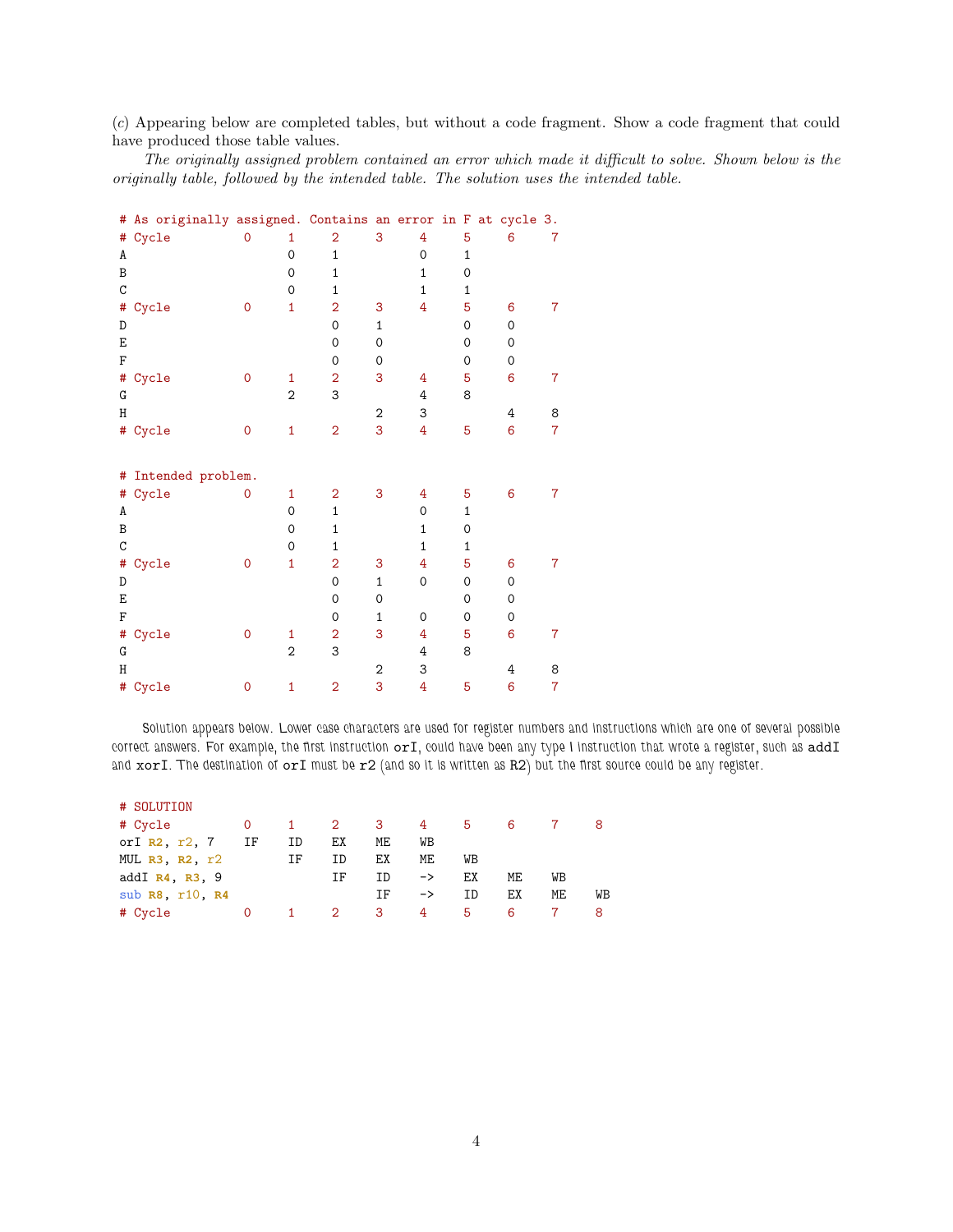**Problem 2:** Appearing below and on the next page is the solution to Homework 2 Problem 1. In this problem add hardware to handle a different and less special multiplication special case. Suppose that the middle output of the Y1 stage of the multiplier held the correct product whenever the high 24 bits of its b input are zero. For example, when b is 1, 5, or 255. Call such values small. In all cases the correct product appears at the output of Y2.

Note: All outputs of Y1 arrive with zero slack, even the center output with the small b special case. That means that nothing can be done with these values until the next clock cycle, at least without reducing the clock frequency.



(a) Add hardware to bypass the product to the ALU and to the rtv mux when b is small. (There is a larger diagram on the next page.) The bypass should allow the first code fragment below to execute without a stall.

(b) Add control logic to suppress the stall when it is possible to bypass.

In the first code fragment below the stall is avoided because the b value (which is the rtv) is small, in the second it is too large.

# Cycle 0 1 2 3 4 5 6 7 addi r1, r0, 23 IF ID EX ME WB mul r2, r3, r1 IF ID EX ME WB sub r4, r2, r5 IF ID EX ME WB # Cycle 0 1 2 3 4 5 6 7 addi r1, r0, 300 IF ID EX ME WB mul r2, r3, r1 IF ID EX ME WB sub r4, r2, r5 IF ID -> EX ME WB

- Make sure that the changes don't break existing instructions.
- As always avoid costly solutions.
- As always pay attention to critical path.